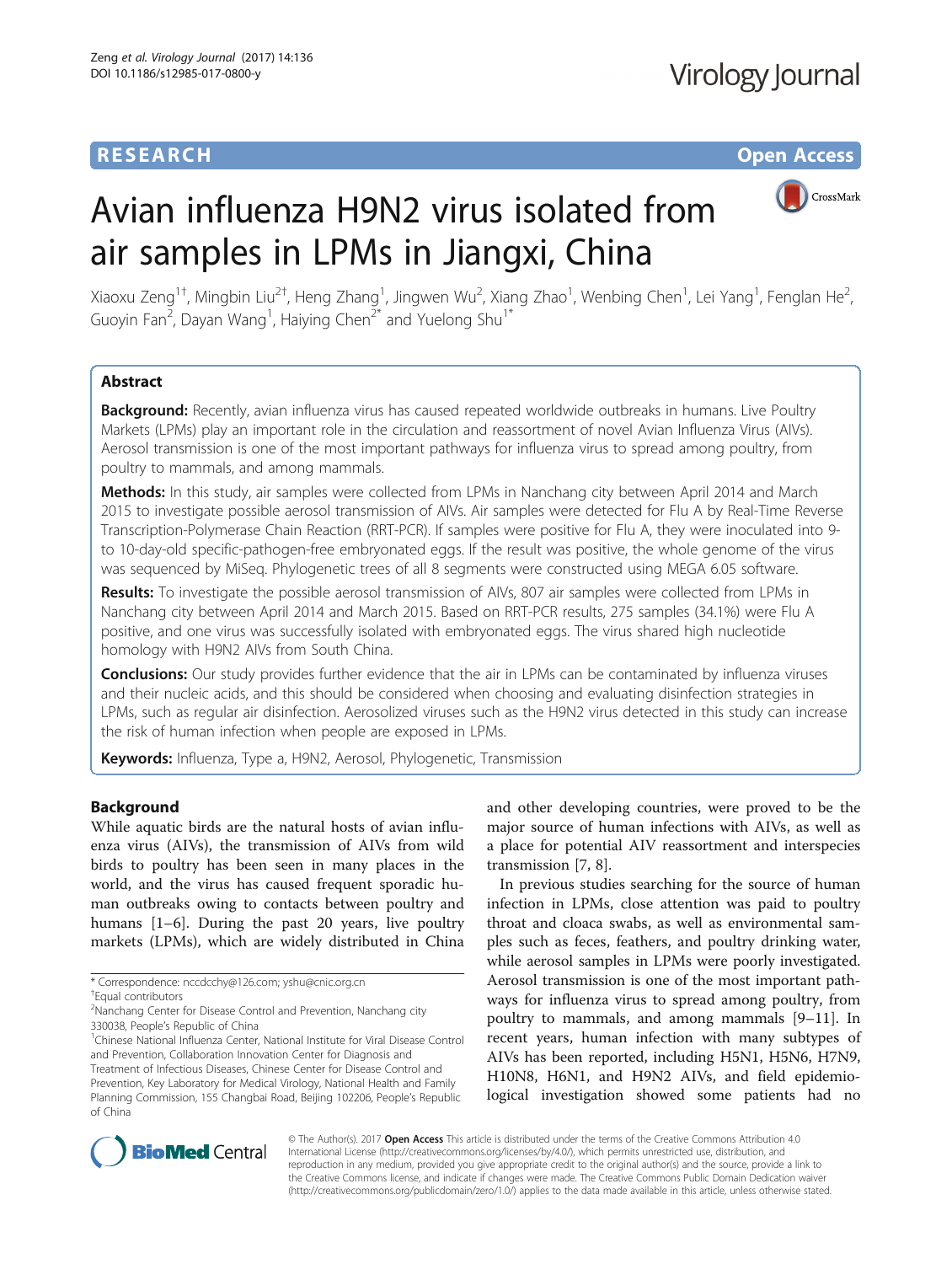<span id="page-1-0"></span>history of direct contact with any live poultry before illness onset [[3, 12](#page-5-0), [13\]](#page-5-0).For example, in late 2013, the first human infection with avian influenza H10N8 virus was reported in Nanchang city, Jiangxi province, China. The patient had visited the market 4 days before the onset of disease without touching any poultry [[2\]](#page-5-0). To study possible aerosol transmission of AIVs in LPMs, air samples were collected from LPMs in Nanchang city between April 2014 and March 2015.

## **Methods**

## Sample collection

In this study, 46 sample sites in ten different LPMs were selected in Nanchang city, Jiangxi province, China. These LPMs were distributed in four districts (Xinjian, Donghu, Xihu, and Qingshanhu) (Fig. 1) of the city. Jingdong Bird and Flower market in Qingshanhu district was a large wholesale market; the others were all retail markets. Air samples were collected monthly from April 2014 to March 2015 via special air pumps (SQC-1000,

Yancheng Tianyue Instrument & Meter Co., Ltd., Jiangsu, China). This equipment is widely applied in collecting aerial particulates and aerosols in China and uses a collection bottle (Qingdao Junray Intelligent Instrument Co., Ltd.) to collect air samples by passing through a transport medium. In each month, 10 air samples were collected in Jingdong Bird and Flower market, and 6 air samples were collected in each of the other retail LPMs. For retail markets, first, the wind direction in the market was determined. The poultry stall was chosen as the study center; 2 air samples were collected on the left and right of the stall at 3 m from the stall; and three other air samples were collected at 3 m, 5 m and 7 m from the stall in the downwind direction; another air sample was collected in the upwind direction at 1 m distance from the stall (Fig. [2a](#page-2-0)). For Jingdong Bird and Flower wholesale market, five air samples were collected in the east, south, west, and north and the center of the LPM. Samples were also collected 1 m,

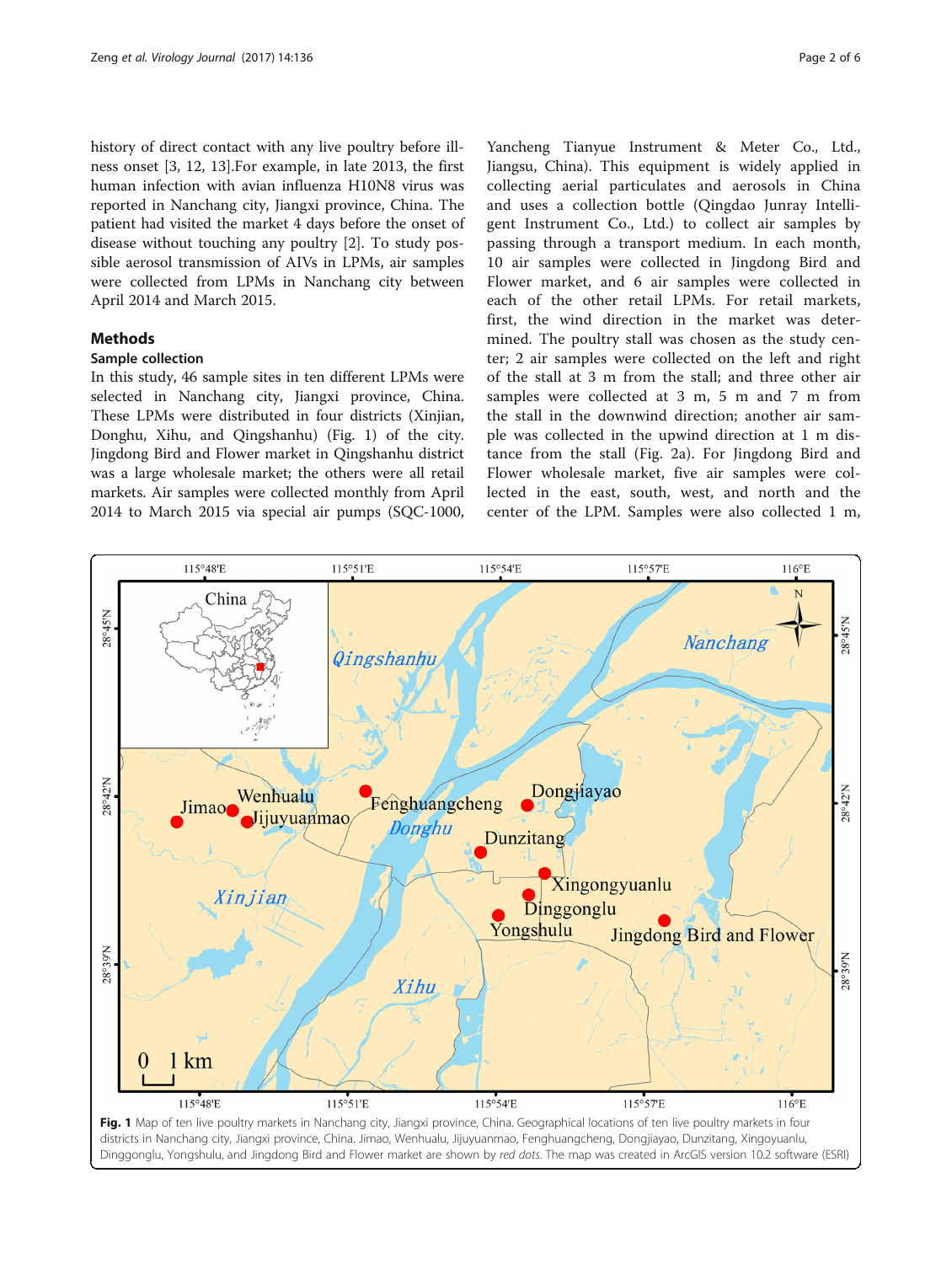<span id="page-2-0"></span>

3 m, 5 m and 7 m from the outside entrance (Fig. 2b). Each air sample was collected for 1.5 h, then stored in MEM (Gibco), aliquoted into 3 tubes and stored at −80 °C. To avoid excess bubbles, no BSA was included in the transport medium during sample collection; instead, BSA was added immediately after collection. All samples were transported on ice.

## Detection of influenza A nucleic acid and virus isolation

RNA was extracted with Qiagen RNeasy Mini kit, and influenza A was detected by RRT-PCR with primer and probe sets recommended by WHO (FluA-Forward: GAC CRATCCTGTCACCTCTGAC; FluA-Reverse: GGGCATT YTGGACAAAKCGTCTACG;

FluA-probe: TGCAGTCCTCGCTCACTGGGCACG). If the aerosol samples were Flu A-positive, they were treated with 6 antibiotics (Penicillin:  $2 \times 10^6$  U/L, Streptomycin: 200 mg/L, Polymyxin:  $2 \times 10^6$  U/L, Gentamicin: 250 mg/L, Nystatin:  $0.5 \times 10^6$  U/L, Levofloxacin Hydrochloride: 600 mg/L) for 1 h, then virus isolation was conducted by inoculating the treated samples into 9- or 10-day-old specific-pathogen-free embryonated eggs. After incubation at 37 °C for 48 h, the allantoic liquid of the eggs was harvested and tested by Flu A fast diagnostic kits (Colloidal Gold Antibody Conjugates, Beijing NBGen Bio-technology Limited Company). If the result was positive, the allantoic liquid was aliquoted and stored at −80 °C.

## Whole-genome sequencing of influenza virus with MiSeq NGS platform

Viral RNA was extracted from harvested allantoic liquids using the Qiagen RNeasy Mini kit. Invitrogen SuperScript III One-step RT-PCR platinum Taq HiFi kit was used to amplify the RNA with one-step RT-PCR primers as follows: influenza primer A, GGGGGGAGCAAAAGCAGG; influenza primer B, GGGGGGAGCGAAAGCAGG influenza primer C, CGGGTTATTAGTAGAAACAAGG [\[14](#page-5-0)]. PCR products were purified by QIAGEN MinElute Reaction Cleanup Kit. One ng of DNA product was processed for NGS (next generation sequencing) sample preparation with the Illumina Nextera XT DNA Sample Preparation Kit (96 Samples), and sequencing was performed using a MiSeq v2 kit (500 cycles) to produce 2 × 250 paired-end reads (Illumina, San Diego, CA, USA) [[15\]](#page-5-0). After automated cluster generation with MiSeq, the sequencing files were processed and genomic sequence reads were obtained. The full genome sequence was assembled by CLC platform.

## Phylogenetic analysis

Alignment of each segment was performed with the Mega (Version 6.05) software package; the phylogenetic trees of all the 8 segments were conducted by using neighbor-joining method with Kimura two-parameter distances. The bootstrap value was 1000.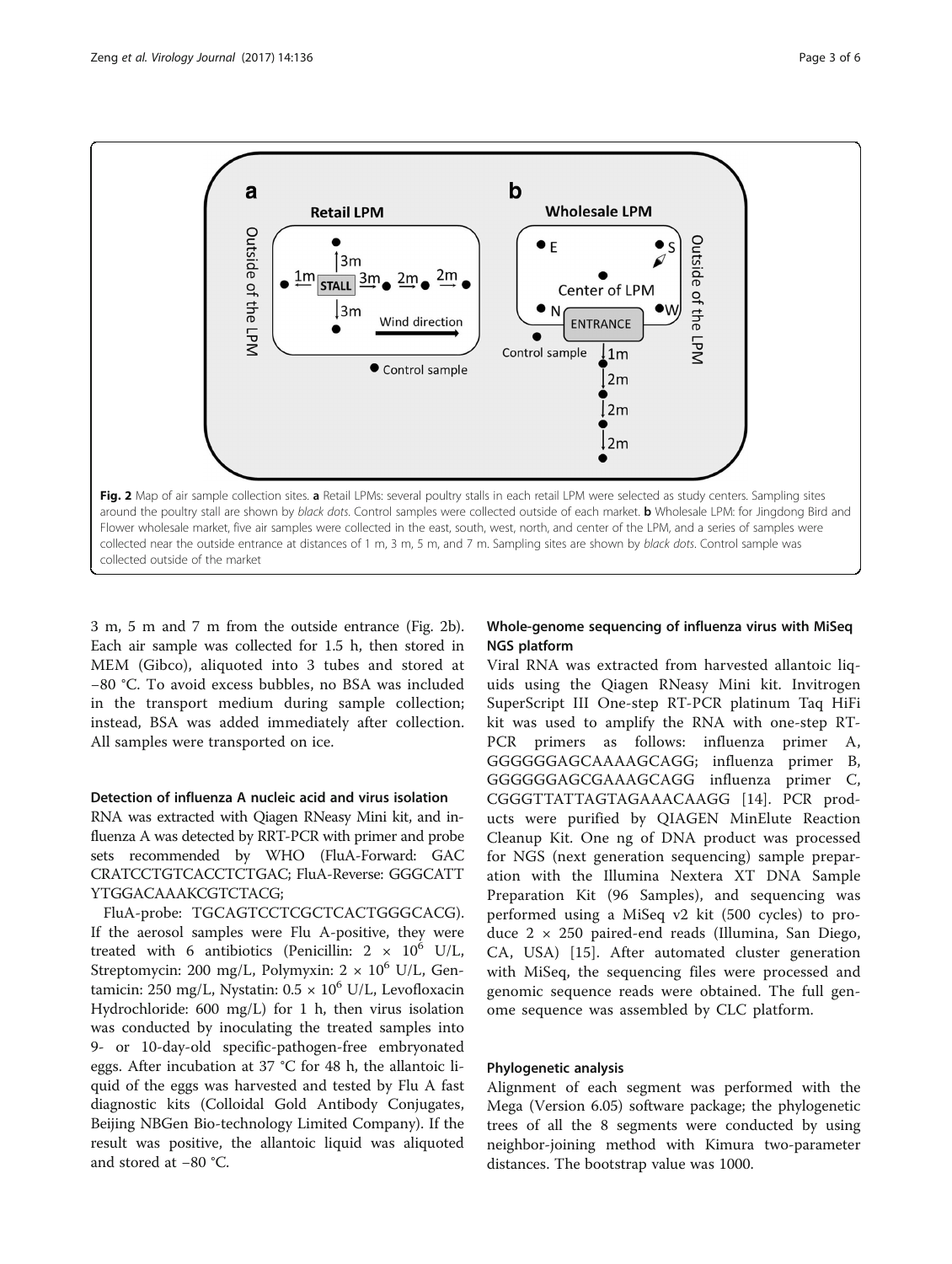## Results

#### Sample collection and virus isolation

In total, 807 air samples were collected from 46 stalls in 10 different LPMs, from 4 districts in Nanchang city (Fig. [1](#page-1-0)) between April 2014 and March 2015. Of the 807 air samples, 275 samples (34.1%) were tested to be Flu A positive based on RRT-PCR results. Further statistical analysis suggested that air samples collected 3 m from poultry stalls were significantly more likely to test positive for Flu A than air samples collected at 5 and 7 m in the retail LPM  $(\chi^2 = 39.792, p < 0.01)$ , while no difference was detected between the positive rate of air samples collected at 5 and 7 m ( $\chi^2$  = 3.030, *p* > 0.05). In the wholesale LPM, the Flu A positive rates of air samples collected at 5 and 7 m were not significantly different ( $\chi^2$  = 3.155,  $p > 0.05$ ). The control samples were all negative for Flu A. One virus was successfully isolated from these Flu A RRT-PCR positive samples by inoculating samples into Specific Pathogen-Free (SPF) embryonated chicken eggs, and the HA titer of this virus was 256. This virus isolation positive sample was collected from Jingdong Bird and Flower market in Qingshanhu district, Nanchang city on July 31, 2014. Full genome sequencing of the virus showed it was a subtype-H9N2 virus and was termed as A/environment/Jiangxi/ 14737/2014 (H9N2) (Abbreviated as JX14737 here after). The sequences of all eight segments of this virus were submitted to the Global Initiative on Sharing All Influenza Data (GISAID) with accession numbers from EPI858159 to EPI858166.

### Phylogenetic analysis

To understand the genetic relationships between this aerosolized H9N2 virus and previously published H9N2

viruses, the homology of JX14737 with other viruses was analyzed with BLAST in GenBank, and it was found that JX14737 shared high nucleotide homology with the H9N2 AIVs from Jiangxi, Guangdong, Zhejiang, Anhui and Shanghai in China. The phylogenetic analysis of the HA and NA genes of the H9N2-subtype virus indicated that both HA and NA genes (Fig. 3a and b) belonged to a Eurasian avian lineage, and the virus fell into the G57 genotype cluster, which belonged to the Y280 lineage. The phylogenetic analysis of six internal genes of the H9N2-subtype virus showed that all of them fell into the G57 genotype cluster (Additional file [1](#page-4-0)A-F).

#### Molecular characterization of the aerosolized H9N2 virus

A mutation at Q226L (H3 numbering) was detected in the HA protein, which indicated that the virus was prone to binding to  $\alpha$ 2,6-sialic acid receptor; this human-like receptor binding preference increased the risk of human infection of AIVs [[16](#page-5-0)]. We downloaded 273 HA genes from GISAID of H9N2-subtype viruses that had been collected from different parts of the word between April 2014 and March 2015. After comparing JX14737 with these H9N2 sequences from GISAID, we found an unusual mutation in position 137 of the HA gene. Of these 273 sequences, most had K/T/S/N in position 137, with only 3 isolates showing A as in JX14737. Position 137 K was associated with avian-like receptor binding preference [[17](#page-5-0)], but the significance of 137A had not been determined yet. The I292 V mutation in PB2 was associated with increased polymerase activity in 293 T cells, and the A588 V mutation enhanced polymerase activity, viral replication capability in mammalian and avian cells, and virulence in mice [\[18](#page-5-0)]. The



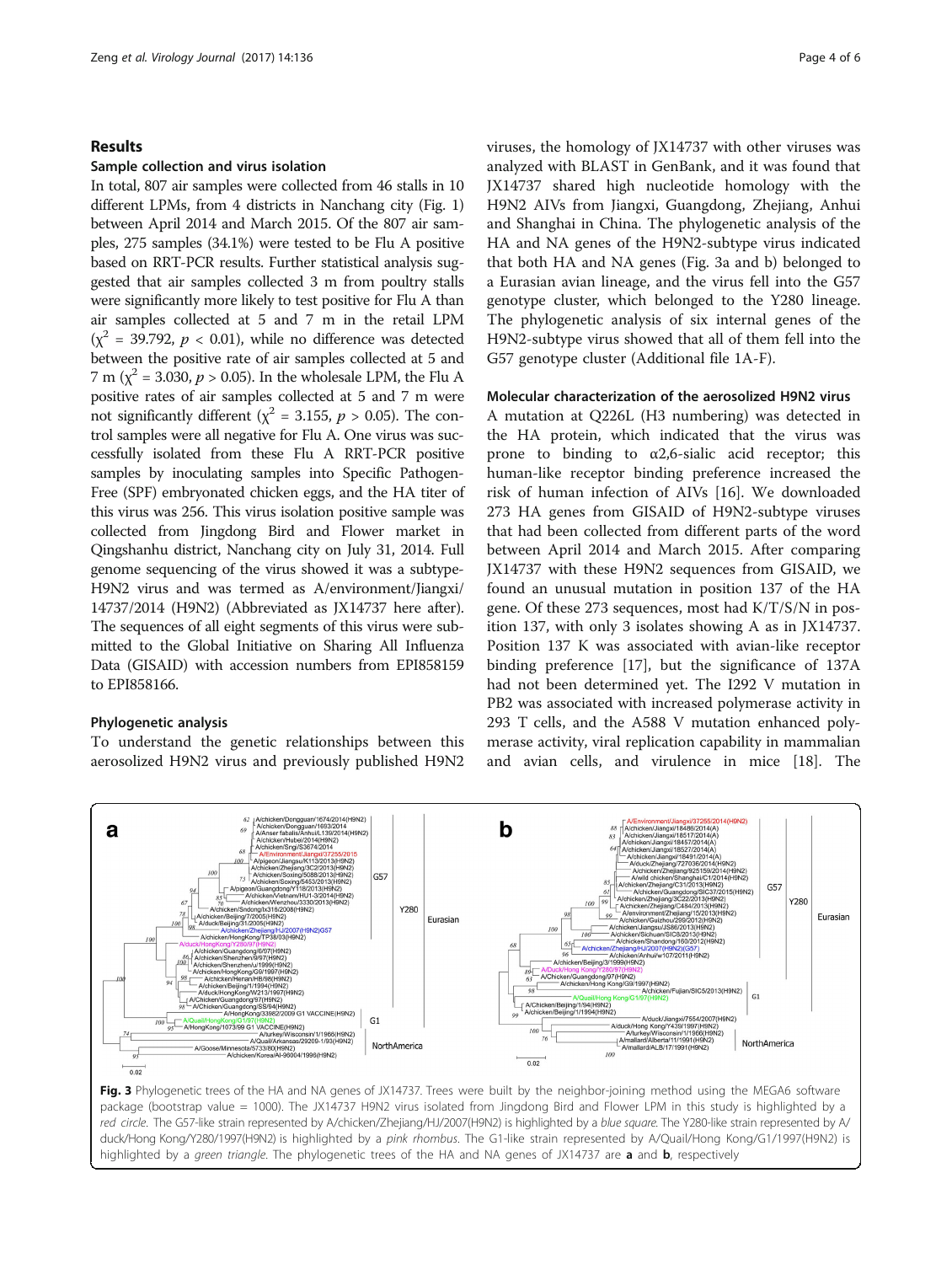<span id="page-4-0"></span>hemagglutinin cleavage site of JX14737 possessed only one basic amino acid (PSRSSR↓GL) between HA1 and HA2, which indicated that this virus was a low pathogenic AIV in poultry (Table 1).

## **Discussion**

Subtype-H9N2 influenza virus was first identified in chicken farms in China in 1994 [[19\]](#page-5-0) and was found to be widespread in poultry and wild birds in Asia. Three major lineages of H9N2 virus circulated in poultry and wild birds: G1, Y280/G9, and BJ/94, represented by A/ quail/Hong Kong/G1/97, A/duck/Hong Kong/Y280/97, and A/chicken/Beijing/1/1994 [\[20](#page-5-0)], respectively. H9N2 virus has been a gene donor for internal segments to many novel AIVs. Recently, many human infections with novel AIVs have occurred in China [\[3, 12](#page-5-0), [21](#page-5-0)], especially in southern and eastern China. For instance, human infections with novel H7N9 and H10N8 AIVs were first reported in eastern China in 2013. Analysis of the full genomes of H7N9 and H10N8 viruses isolated from the patients showed that all 6 internal segments of these virus had originated in H9N2 AIVs [\[2](#page-5-0), [4](#page-5-0)]. Since 2015, recent human infections with the high pathogenic avian influenza virus H5N6 have also been reported to have acquired internal genes from H9N2, although the first H5N6 virus found in humans had internal genes from H5N1 [[22](#page-5-0)].

Sporadic human infections with H9N2 virus have been reported since the 1990s. Epidemiology data showed that some of these patients did not have direct contact with live poultry or any history of live poultry exposure [\[3](#page-5-0)]. These studies suggested that humans could be infected by AIVs without contacting live poultry directly. In this study, monthly air sample surveillance for AIV was conducted at 46 sites in 10 LPMs in Nanchang between April 2014 and March 2015. Of 807 air samples, 275 samples (34.1%) were Flu A positive by RRT-PCR, indicating a relatively high proportion of nucleic acid contamination in the air of LPMs. In addition, one (0.124%)

Table 1 Key amino-acid changes in the full genome of JX14737 virus isolated from air samples

| Protein         | Amino-Acid Mutations | Phenotype                                                                                            |
|-----------------|----------------------|------------------------------------------------------------------------------------------------------|
| P <sub>B2</sub> | 292 V                | Increases polymerase activity<br>in 293 $T$ cells                                                    |
|                 | 588 V                | Enhanced polymerase activity<br>and viral replication in human<br>NHBF cells                         |
| <b>HA</b>       | $02261^a$            | Increased viral binding to<br>a2,6-sialic acid receptor,<br>airborne transmission<br>between mammals |
|                 | N/K137A <sup>a</sup> | Avian-like receptor binding<br>preference (N/137 K)                                                  |

<sup>a</sup>The amino acid positions of HA gene represent H3 numbering

H9N2 virus was isolated in the Jingdong bird and flower market, a large wholesale market in Nanchang city, Jiangxi province. The virus isolated from air samples was a low pathogenic AIV, but some mammalian-adaptation mutations were detected, along with mutations relating to polymerase activity and virus replication. Airborne virus has also been detected in LPMs in Guangdong [\[9](#page-5-0)] and Hong Kong [\[12](#page-5-0)] in South China, both of which are in or adjacent to tropical areas, while in this study it was found in Jiangxi province, a typical subtropical area in central China.

There were some limitations to this study. First, the air sample collection time (1.5 h) and the distance between stall center and instrument might affect the results. Second, the presence of polluted particles in the air might decrease the sensitivity rate of virus isolation.

## Conclusions

In our study, one H9N2 AIV was successfully isolated from 807 aerosolized samples. The virus shared high nucleotide homology with H9N2 AIVs from South China. Our study provided further evidence that the air in LPMs can be contaminated by influenza virus and its nucleic acids, and this fact should be considered when choosing and evaluating possible disinfection strategies for LPMs, such as regular air disinfection. Further statistical analysis suggested that the Flu A positive rate of air samples collected 3 m from poultry stalls were significantly higher than that of air samples collected at 5 and 7 m in the retail LPM ( $\chi^2$  = 39.792,  $p$  < 0.01). The results suggested that the risk of human infection by aerosolized virus was increased when people were closer to stalls selling live poultry.

## Additional file

[Additional file 1: Figure S1.](dx.doi.org/10.1186/s12985-017-0800-y) Phylogenetic trees of the internal genes of JX14737. Trees were built by the neighbor-joining method using the MEGA6 software package (bootstrap value = 1000). The JX14737 H9N2 virus isolated from Jingdong Bird and Flower LPM in this study is highlighted by a red circle. The G57-like strain represented by A/chicken/ Zhejiang/HJ/2007(H9N2) is highlighted by a blue square. The Y280-like strain represented by A/duck/Hong Kong/Y280/1997(H9N2) is highlighted by a pink rhombus. The G1-like strain represented by A/Quail/Hong Kong/ G1/1997(H9N2) is highlighted by a green triangle. The phylogenetic trees of PB2, PB1, PA, NP, M, and NS genes of JX14737 are a-f, respectively. (PDF 343 kb)

#### Abbreviations

AIVs: Avian Influenza Virus; GISAID: Global Initiative on Sharing All Influenza Data; LPMs: Live poultry markets; NGS: Next generation sequencing; RRT-PCR: Real-Time Reverse Transcription-Polymerase Chain Reaction

#### Acknowledgements

We gratefully acknowledge the authors and laboratories who originated and submitted the sequences that we used in this manuscript to the GISAID EpiFlu database.